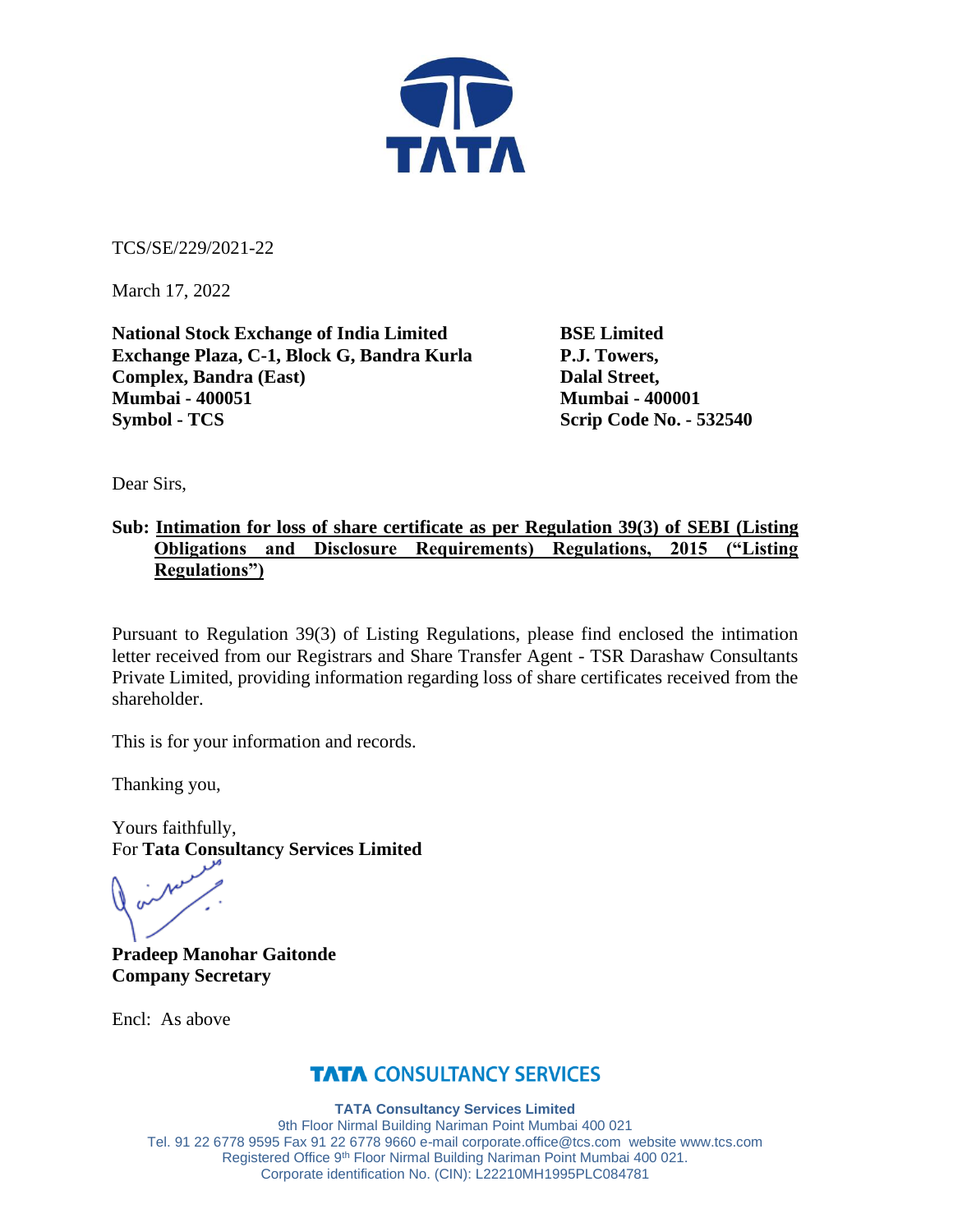

**National Stock Exchange of India Ltd. Date :-16/03/2022 Exchange Plaza Plot No.c-1, G-Block IFB Centre Bandra-Kurla Complex Bandra (East), Mumbai 400051 Maharashtra India**

#### **Attn : The Secretary of Stock Exchange**

Dear Sir[s]/Madam,

UNIT : Tata Consultancy Services Limited RE : LOSS OF SHARE CERTIFICATES.

We have to advise you to place the appended Notice regarding loss of Certificate[s] for attention of the Members of the Exchange, with instructions that they communicate to us immediately if they are in <sup>a</sup> position to give us information relating to any transaction or whereabouts of the original certificate[s].

### **This is computer generated letter and does not require signature.**

**TSR DARASHAW CONSULTANTS PRIVATE LIMITED**

(Subsidiary of Link Intime India Private Limited) C-101, 1st Floor, 247 Park, Lal Bahadur Shastri Marg, Vikhroli (West), Mumbai - 400083 CIN - U74999MH2018PTC307859 Tel.: +91 22 6656 8484 Fax : +91 22 6656 8494 E-mail : [csg-unit@tcplindia.co.in](mailto:csg-unit@tcplindia.co.in) Website : <https://www.tcplindia.co.in>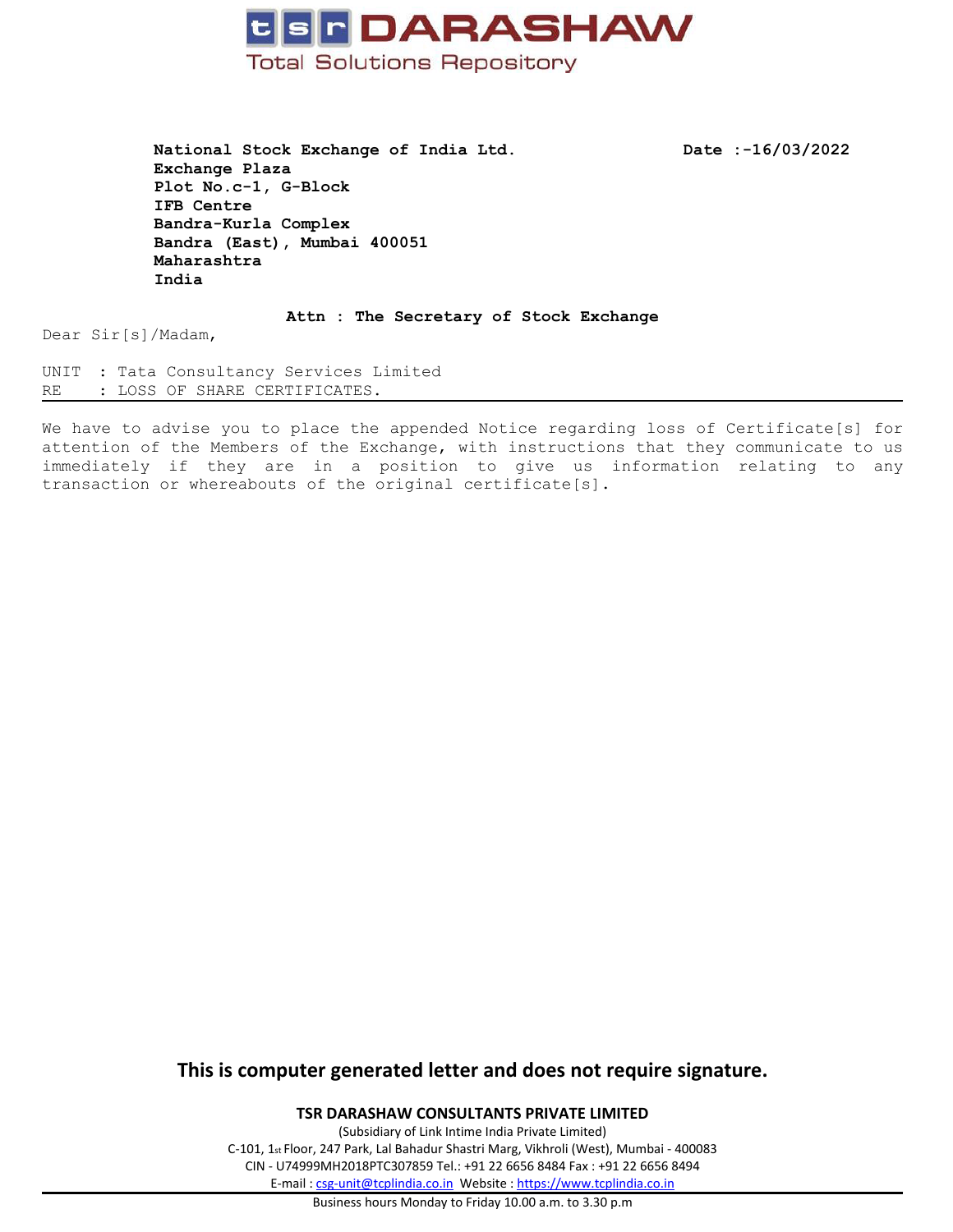

### **NOTICE Tata Consultancy Services Limited Regd. Off : 9TH FLOOR, NIRMAL BLDG. NARIMAN POINT MUMBAI - 400021 MAHARASHTRA 400021**

NOTICE is hereby given that the certificate[s] for the under mentioned securities of the Company has / have been lost / mislaid and holder[s] of the said securities has/have applied to the Company to issue duplicate certificate[s]. Any person who has <sup>a</sup> claim in respect of the said securities should lodge such claim with the Company at the Registered Office, within 15 days from this date, else the Company will proceed to issue duplicate certificate[s] without further intimation.

| Folio No.  | Name of the holders (Inc Joint Holders) | Shares of Rs. 1.00/- | Certificate | Distinctive Nos.    |
|------------|-----------------------------------------|----------------------|-------------|---------------------|
|            |                                         | each                 | No.         |                     |
| C2A0000604 | ASHOK KAMATH, SEEMA ASHOK               |                      | B11410467   | 489525583-489525589 |
|            | KAMATH                                  |                      |             |                     |
|            |                                         |                      | B21415227   | 978645873-978645879 |

**Date :- 16/03/2022**

**Place :- Mumbai**

**This is computer generated letter and does not require signature.**

**TSR DARASHAW CONSULTANTS PRIVATE LIMITED**

(Subsidiary of Link Intime India Private Limited) C-101, 1st Floor, 247 Park, Lal Bahadur Shastri Marg, Vikhroli (West), Mumbai - 400083 CIN - U74999MH2018PTC307859 Tel.: +91 22 6656 8484 Fax : +91 22 6656 8494 E-mail : [csg-unit@tcplindia.co.in](mailto:csg-unit@tcplindia.co.in) Website : <https://www.tcplindia.co.in>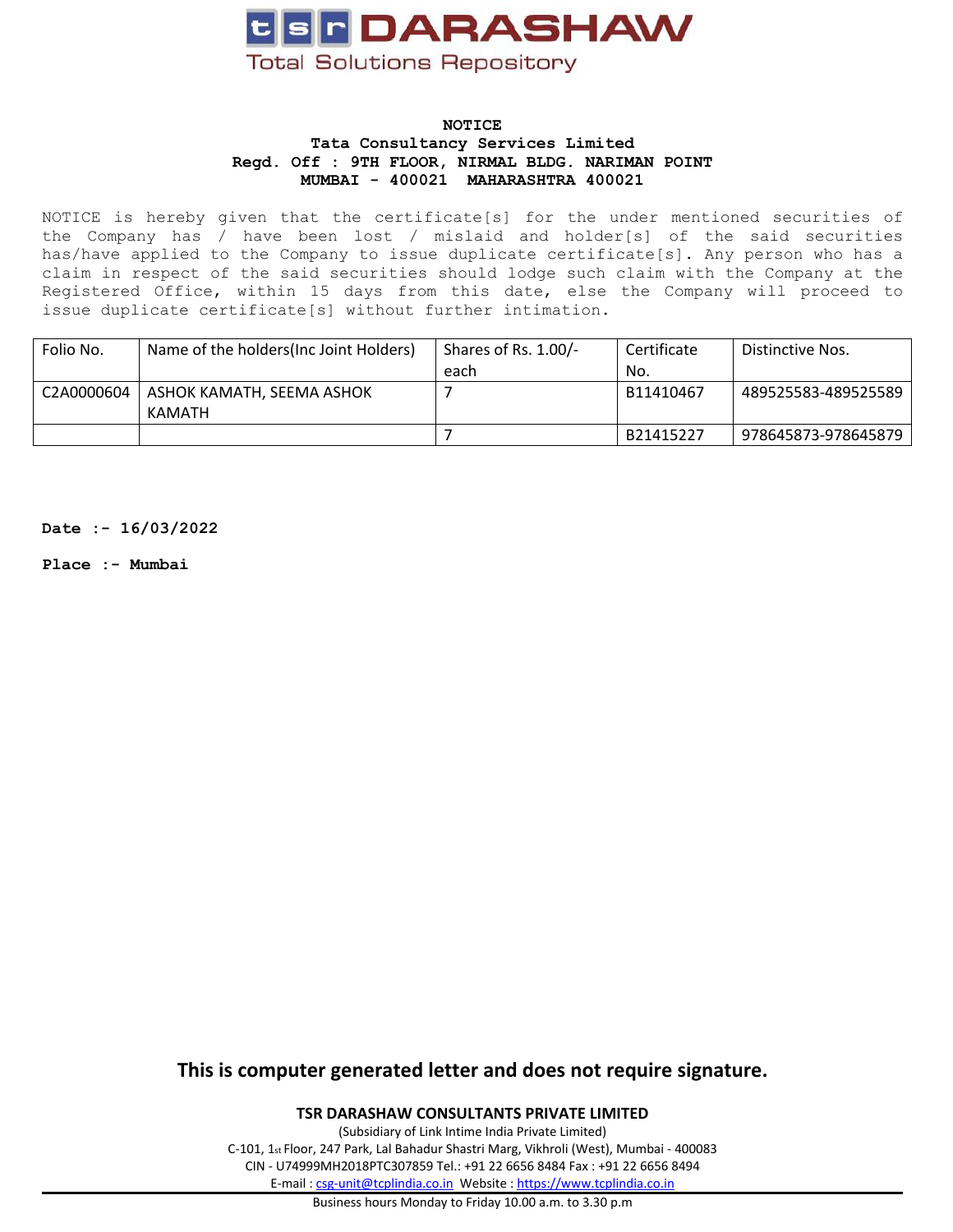

**BSE LIMITED Date :- 16/03/2022 PHIROZE JEEJEEBHOY TOWERS DALAL STREET FORT MUMBAI MAHARASHTRA INDIA 400001**

#### **Attn : The Secretary of Stock Exchange**

Dear Sir[s]/Madam,

UNIT : Tata Consultancy Services Limited RE : LOSS OF SHARE CERTIFICATES.

We have to advise you to put the appended Notice regarding loss of Certificate[s] for attention of the Members of the Exchange, with instructions that they communicate to us immediately if they are in <sup>a</sup> position to give us information relating to any transaction or whereabouts of the original certificate[s].

# **This is computer generated letter and does not require signature.**

**TSR DARASHAW CONSULTANTS PRIVATE LIMITED**

(Subsidiary of Link Intime India Private Limited) C-101, 1st Floor, 247 Park, Lal Bahadur Shastri Marg, Vikhroli (West), Mumbai - 400083 CIN - U74999MH2018PTC307859 Tel.: +91 22 6656 8484 Fax : +91 22 6656 8494 E-mail : [csg-unit@tcplindia.co.in](mailto:csg-unit@tcplindia.co.in) Website : <https://www.tcplindia.co.in>